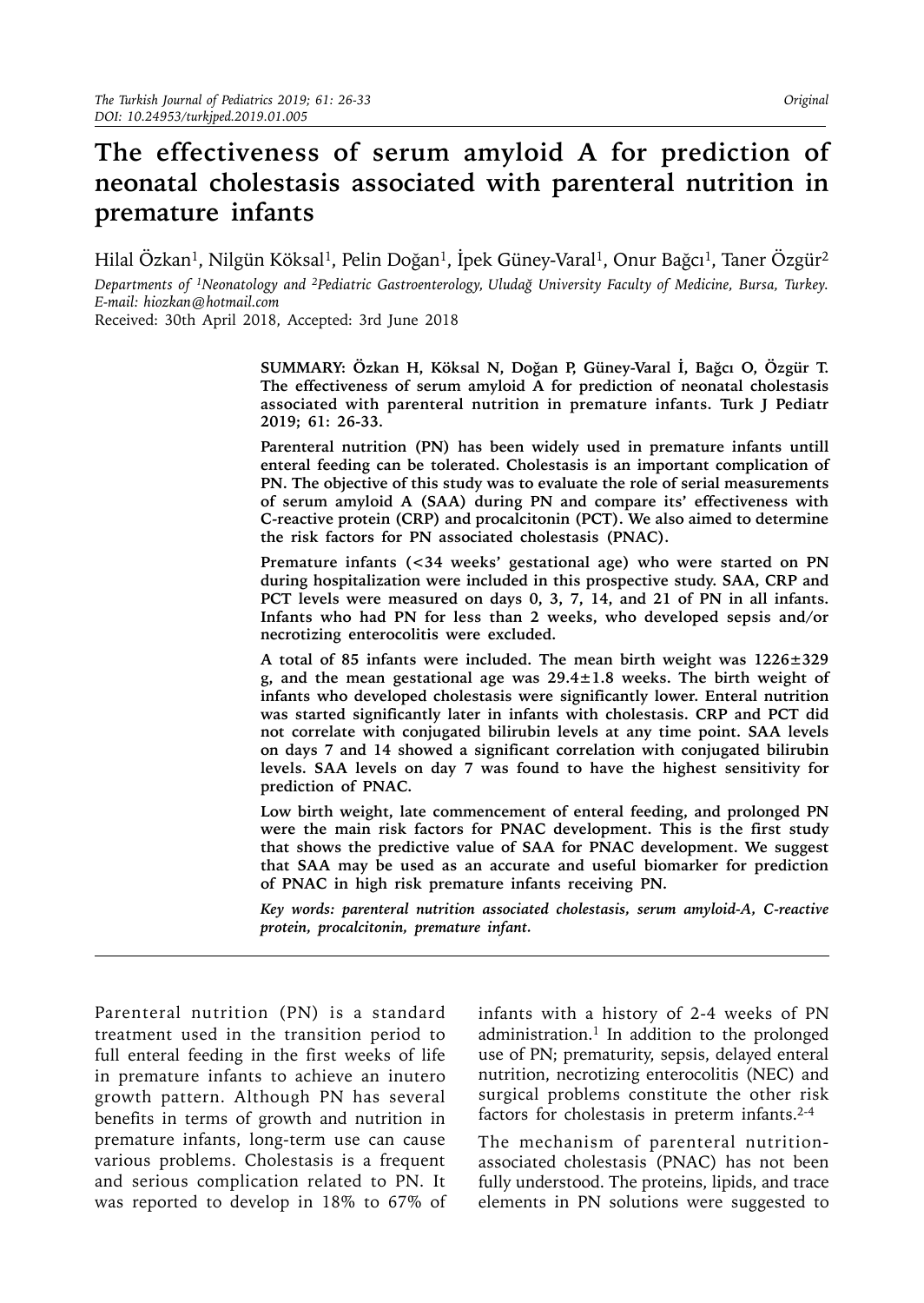induce an inflammatory cascade.5,6 Especially lipid solutions in PN may have an important role on the development of cholestasis.7,8 Various cytokines including tumour necrosis factor alpha (TNF-α), interleukin (IL)-1β, IL-6, IL-8, and acute phase reactants were reported to be increased as an inflammatory response. As a result of elevated cytokine concentrations, a decrease in bile flow was suggested to be associated with cholestasis development.<sup>9</sup>

As PNAC is an important cause of mortality and serious liver damage, early diagnosis and treatment is essential. Therefore, accurate biomarkers that can be used for early PNAC diagnosis are needed. Plasma cytokine and C-reactive protein (CRP) levels were reported to have predictive value for determination of PNAC in very low birth weight (VLBW) infants.10

Procalcitonin (PCT), the precursor protein of calcitonin, produced by monocytes and hepatocytes. It has been reported as a strong biomarker for infection and inflammation with higher sensitivity and specificity compared to CRP, especially for neonatal sepsis.<sup>11,12</sup> PCT levels showed an increase in children with liver damage, especially in autoimmune diseases.13 However, no study investigated the role of PCT levels for prediction of PNAC in neonates.

Serum amyloid A (SAA), a member of the apolipoprotein family, mainly synthesized in the liver as a response to cytokine release by activated monocytes/macrophages after infection and tissue damage<sup>14</sup>. SAA was shown as an beneficial biomarker for the diagnosis and treatment of acute diseases (bacterial, viral, traumatic, rheumatic and ischemic heart) and neonatal sepsis $12,15$ . Additionally, SAA was reported to be equal and/or superior to CRP in inflammatory abdominal pathologies such as pancreatitis in adults. $16,17$  We have shown SAA as an accurate biomarker for diagnosis and follow up of necrotizing enterocolitis (NEC).18 SAA was also determined to be as effective as CRP and PCT for NEC diagnosis.19

The best of our knowledge, there is no study that has evaluated the role of PCT and SAA for early diagnosis of PNAC in neonates. Therefore, the aim of this study was to investigate the role of SAA for diagnosis and follow up of PNAC in premature infants and compare its' effectiveness with CRP and PCT.

### **Material and Methods**

Premature infants (<34 weeks' gestational age) who were who were admitted to the Neonatal Intensive Care Unit (NICU) of Uludag University, Faculty of Medicine between January 2013 and December 2016 were enrolled in this prospective observational study. The exclusion criteria were refusal of parental consent, major congenital malformation and chromosomal anomalies. The study protocol was approved by the local Ethics Committee (Date and report number: 2015-20/8). The study's financial source was Uludag University Scientific Research Project Unit. Informed parental consent was obtained for all infants. The demographic and clinical characteristics of the patients were all recorded.

On the first day of life, PN including 3g/ kg/day of 10% protein (Primene®) and  $1$  g/ kg/day of %20 olive oil-based lipid solution (Clinoleic®) were started for all infants. Protein was increased to 4 gr/kg/day for infants with 2nd day birth weight <1000 gr and 3.5 gr/kg/ day for infants <1500 gr. The lipid was also gradually advanced daily to maximum 3 gr/ kg/day. In addition to routine hematological and biochemical tests; CRP, PCT, and SAA levels were measured on the 0th, 3rd, 7th, 14 th, and 21st days of PN and continued weekly during PN administration in all infants. Infants who had PN for less than 2 weeks and who developed sepsis and NEC during this period were also excluded from the study. Figure 1 shows the flow diagram of the study.

Cholestasis was defined as a conjugated bilirubin concentration of  $>1$  mg/dl when total bilirubin



Fig. 1. Flow chart of study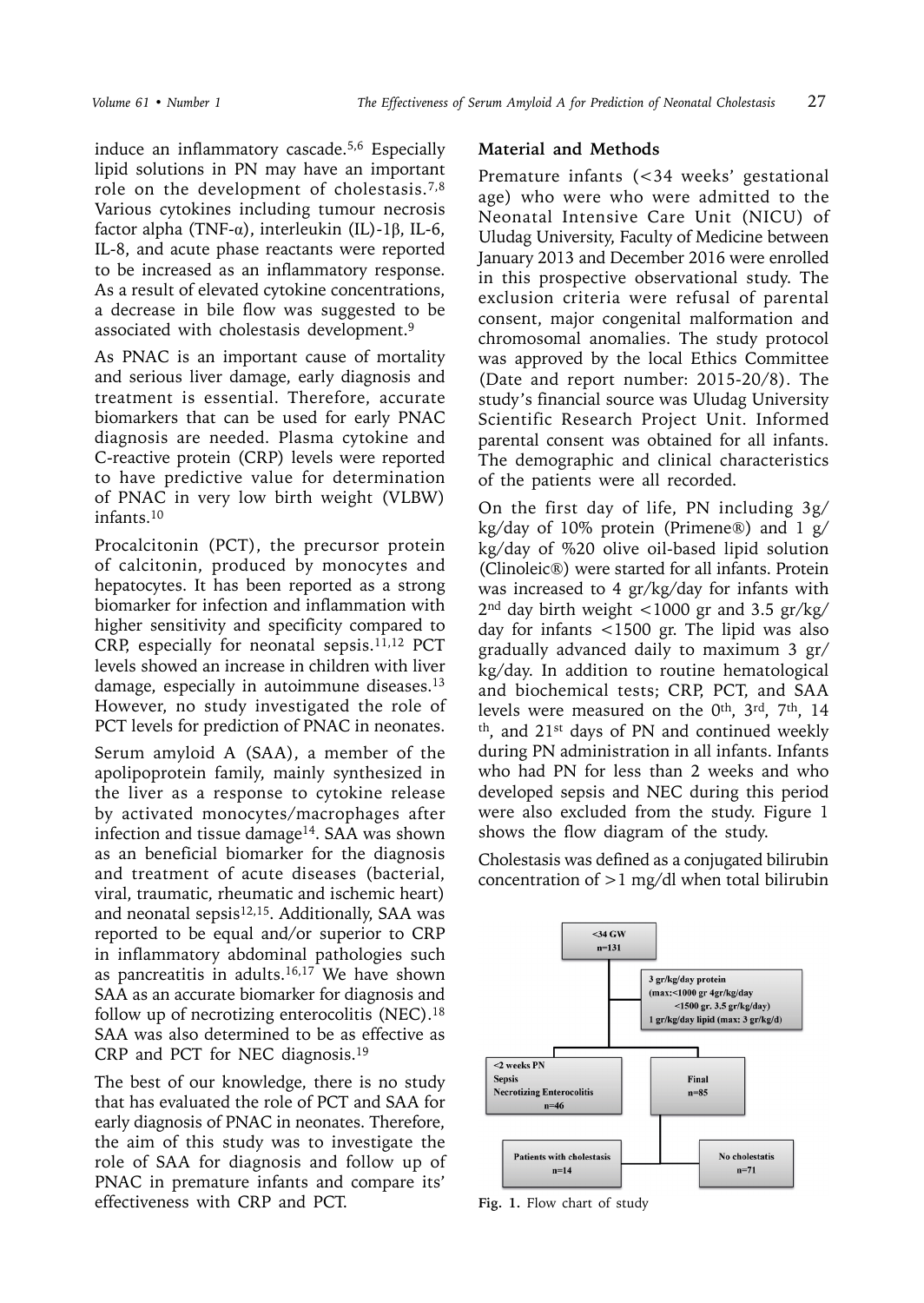was < 5 mg/dl or a conjugated bilirubin concentration > 20% of total bilirubin when total bilirubin was  $\geq 5$  mg/dl.<sup>20</sup> Neonatal sepsis was diagnosed according to "International Sepsis Consensus" criteria.<sup>21</sup> Necrotizing enterocolitis was diagnosed according to clinical and radiographic findings, and were classified according to modified Bell's criteria.22

Levels of CRP and SAA were determined by an immunonephelometric method using a BN II device (Dade Behring Marburg GMBH, Marburg, Germany). Total SAA was measured with a Siemens kit (Siemens, Deerfield, IL). PCT was measured by monoclonal immunoluminometric assay (Lumitest PCT; Brahm Diagnostica GMBH, Berlin, Germany), which is specific for the PCT molecule. In this assay, two different antibodies, one directed to calcitonin and another directed to katacalcin, were used. Levels of PCT > 0.5 ng/mL were accepted as pathological. Levels of SAA greater than 6.8 mg/dL were referred as positive, whereas levels of SAA below 6.8 mg/ dL were considered negative, according to the manufacturer instructions. Therefore, infants who had SAA levels greater than 6.8 mg/dL were considered to have abnormal SAA levels. Levels less than 0.5 ng/mL for PCT and CRP and 6.8 mg/dL for SAA were accepted as zero for statistical analysis.

Statistical Package for the Social Sciences (SPSS) for Windows 21.0 software (IBM Corporation, Armonk, NY) was used for evaluation of the relationship between the variables. Descriptive statistics were given as mean, standard deviation and percentage. The Shapiro-Wilk test was used to test the normal

**Table I.** Maternal and Neonatal Characteristics of Study Group.

|                                                      | Cholestasis group<br>$n = 14$ | No cholestasis<br>group | p     |
|------------------------------------------------------|-------------------------------|-------------------------|-------|
| Characteristics                                      |                               | $n = 71$                |       |
| Maternal characteristics                             |                               |                         |       |
| Cesarean delivery, n(%)                              | 12 (85.7)                     | 57 (80.3)               | 0.6   |
| Antenatal steroid, n(%)                              | 6(42.9)                       | 33 (46.5)               | 0.48  |
| Chorioamnionitis, n(%)                               | 1(7.1)                        | 7(8.2)                  | 0.55  |
| Premature rupture of membranes, $n(\%)$              | 1(7.1)                        | 4 $(4.1)$               | 0.6   |
| Preeclampsia, n(%)                                   | 5(35.7)                       | 26 (36.6)               | 0.5   |
| Neonatal characteristics                             |                               |                         |       |
| Gestational age (week), mean±SD                      | $29.6 \pm 0.49$               | $29.0 \pm 0.21$         | 0.52  |
| Birth weight (gram), mean±SD                         | $1044.6 \pm 73.4$             | $1262.4 \pm 39$         | 0.02  |
| Males/females                                        | 8/14                          | 30/41                   | 0.54  |
| Apgar minute 1                                       | $5.6 \pm 2.5$                 | $5.3 \pm 2.0$           | 0.4   |
| Apgar minute 5                                       | $7.8 \pm 1.4$                 | $7.5 \pm 1.6$           | 0.35  |
| Small gestational age ( $\leq$ %10 percentile), n(%) | 5(35.7)                       | 18 (25.4)               | 0.4   |
| Respiratuary distress syndrome, $n(\%)$              | 11 (78.5)                     | 61 (85.9)               | 0.05  |
| Patent ductus arteriosus, n(%)                       | 5(35.7)                       | 33 (46.5)               | 0.38  |
| Feeding, $n(\%)$                                     |                               |                         |       |
| Human milk<br>Preterm formula                        | (35.7)<br>5<br>(21.4)<br>3    | 20(28.2)<br>18 (25.4)   | >0.05 |
| Human milk+preterm formula                           | (42.9)<br>6                   | 33 (46.5)               |       |
| Inititation of enteral feeding day, mean±SD          | $6.5 \pm 1.1$                 | $4.1 \pm 0.4$           | 0.04  |
| Duration of parenteral nutrition, day, mean±SD       | $40.9 \pm 6.7$                | $23.8 \pm 2.7$          | 0.04  |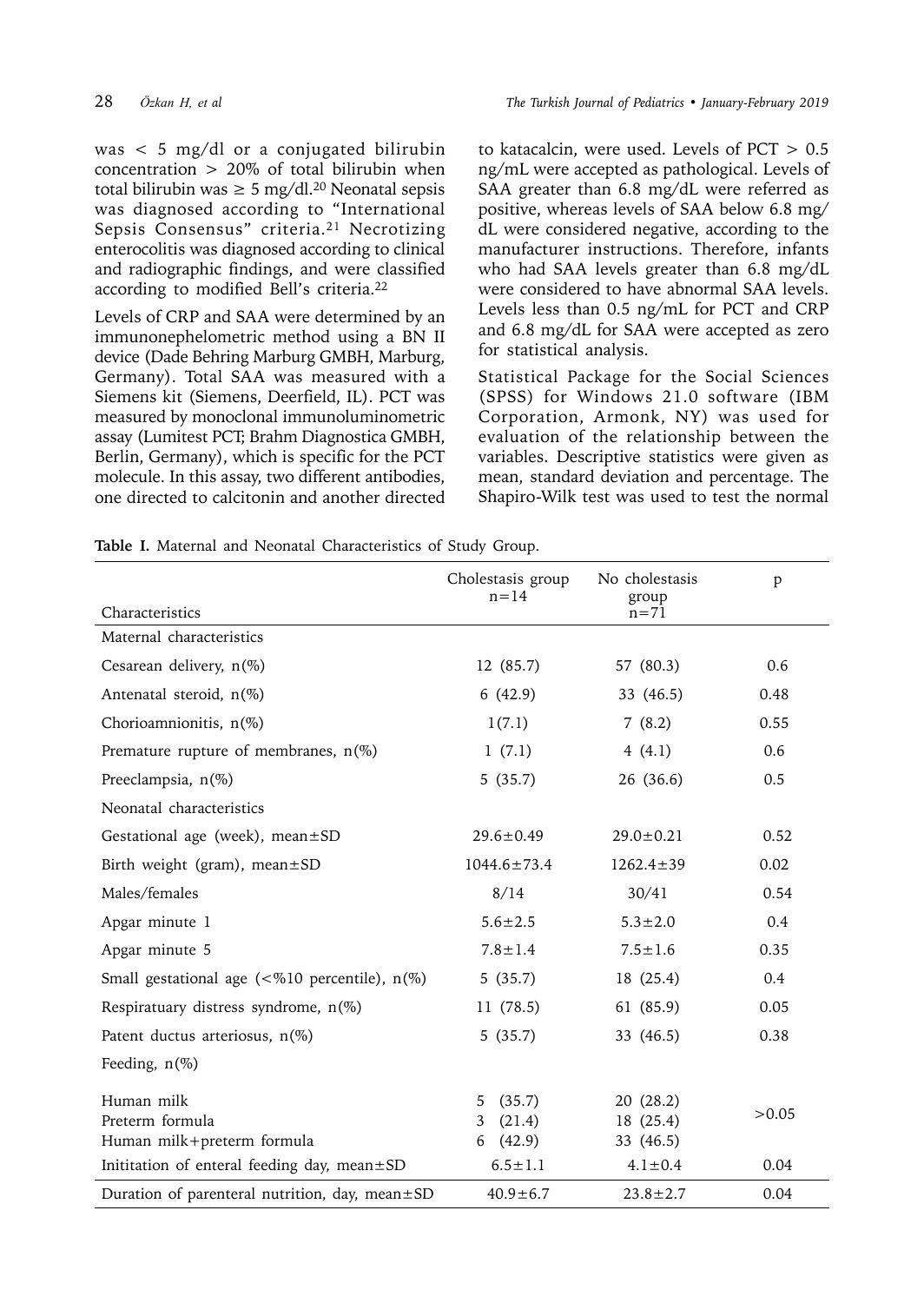distribution of data. The categorical data were analyzed using a chi-square test. A Mann-Whitney test and a student's t test were used for comparisons between groups as appropriate. Logistic regression analysis was performed to determine the factors that independently could effect cholestasis development. Receiver operating characteristics (ROC) analysis was performed by MedCalc 16.8 statistical software. Values of p<0.05 were considered to be significant.

### **Results**

A total of 85 premature infants were enrolled in the study. The mean birth weight was  $1226 \pm 329$  g and the mean gestational age was  $29.4 \pm 1.8$  weeks. In this study, 14 infants (16.4%) developed cholestasis. Although there was no significant difference in mean gestational age of cases with and without cholestasis, the birth weight of infants with cholestasis was significantly lower  $(1044 \pm 73)$ g vs  $1262 \pm 39$  g). Enteral nutrition was started significantly later in infants with cholestasis  $(6.5 \pm 1.1$  days) compared with no cholestasis group  $(4.1 \pm 0.4$  days) (p=0.04). The duration of PN was significantly longer in the cases with cholestasis (Table I).

Although the mean CRP levels measured at 3, 7, 14, and 21 were higher in the cases with cholestasis, this difference was not significant. Additionally there were no significant differences in infants with and without cholestasis in terms of PCT levels measured on days 0, 3,7 and



**Fig. 2.** ROC analysis for the prediction of parenteral Fig. 2. ROC analysis for the prediction of parenteral Fig. 3. SAA levels and ROC analysis for the prediction nutrition-associated cholestasis

21; mean PCT levels measured on the 14<sup>th</sup> day was significantly higher in infants with cholestasis  $(5.5 \pm 3.2 \text{ ng/ml})$  compared with the no cholestasis group  $(1.1 \pm 0.4 \text{ ng/ml})$ (p=0.01). The mean SAA levels measured on the 7th and 14th days in infants with cholestasis were significantly higher. Although the mean SAA levels on the 21st day were 2-fold higher in the cases with cholestasis  $(8.6\pm3.1 \text{ mg/dl})$  compared to the cases without cholestasis  $(4.1 \pm 1.2 \text{ mg/dl})$ , the difference was not significant. Table 2 shows the mean CRP, PCT and SAA levels obtained at different time points.

In the correlation analysis, although no significant relationship was determined between conjugated bilirubin and CRP and PCT levels on days 0, 3, 7, 14, 21; significant correlations were determined between conjugated bilirubin levels and SAA levels on the 7th and 14th days. The mean conjugated bilirubin, alanine aminotransferase (ALT), aspartate aminotransferase (AST), and gamma glutamyl transferase (GGT) levels are shown in Table II.

As birth weight, PN period, commencement of enteral nutrition,7th and 14th days SAA levels had a significant effect on PNAC development, cut off values and sensitivity and specificity for these parameters were determined by ROC and logistic regression analyses (Figs. 2, 3). A birth weight of <1165 g, starting enteral nutrition  $> 5$  days of life, and PN period  $> 18$ 



of parenteral nutrition-associated cholestasis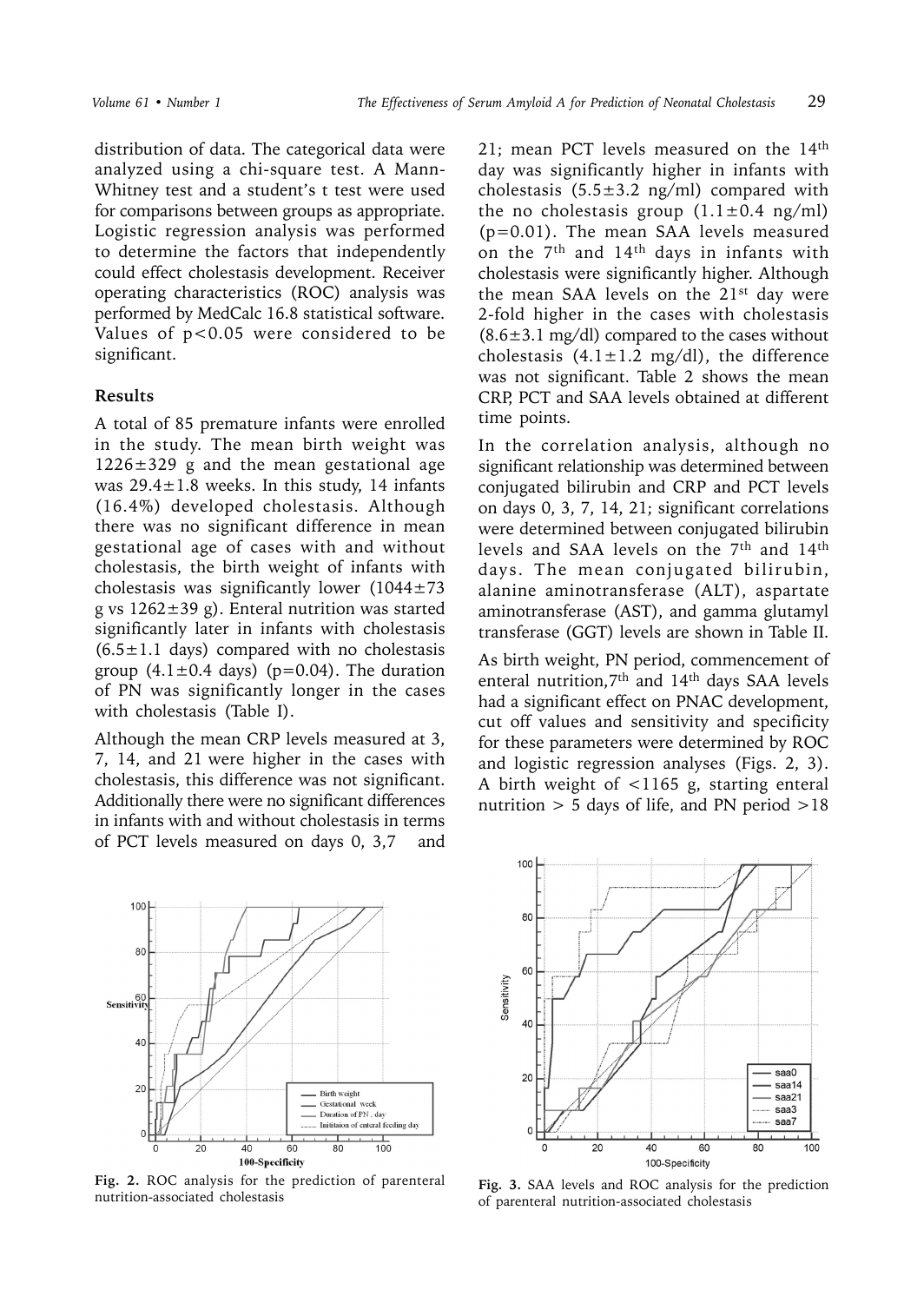|  |  | Table II. Laboratory Tests in Study Groups. |  |  |  |  |
|--|--|---------------------------------------------|--|--|--|--|
|--|--|---------------------------------------------|--|--|--|--|

| Laboratory Tests                                                           | Cholestasis group<br>$n = 14$                                                          | No cholestasis group<br>$n = 71$                                                       | p                                           |  |
|----------------------------------------------------------------------------|----------------------------------------------------------------------------------------|----------------------------------------------------------------------------------------|---------------------------------------------|--|
| CRP mg/dl, mean $\pm$ sd<br>0.day<br>3.day<br>7.day<br>14.day<br>21.day    | $0.4 \pm 0.02$<br>$1.7 \pm 0.58$<br>$1.7 \pm 0.54$<br>$1.6 \pm 0.62$<br>$1.8 \pm 0.51$ | $0.6 \pm 0.11$<br>$1.0 \pm 0.14$<br>$1.4 \pm 0.32$<br>$1.4 \pm 0.29$<br>$1.2 \pm 0.24$ | >0.05                                       |  |
| PCT ng/ml, mean $\pm$ sd<br>0.day<br>3.day<br>7.day<br>14.day<br>$21$ .day | $1.6 \pm 1.25$<br>$6.2 \pm 2.5$<br>$2.4 \pm 1.1$<br>$5.5 \pm 3.2$<br>$0.9 \pm 0.34$    | $8.3 \pm 2.6$<br>$11.5 \pm 3.4$<br>$6.0 \pm 3.0$<br>$1.1 \pm 3.4$<br>$0.6 \pm 0.15$    | > 0.05<br>>0.05<br>>0.05<br>0.01<br>>0.05   |  |
| SAA mg/dl, mean $\pm$ sd<br>0.day<br>3.day<br>7.day<br>14.day<br>21.day    | $3.9 \pm 0.27$<br>$13.5 \pm 4.2$<br>$20.3 \pm 3.8$<br>$29.4 \pm 9.0$<br>$8.6 \pm 3.1$  | $4.2 \pm 2.8$<br>$11.9 \pm 2.7$<br>$5.3 \pm 3.6$<br>$5.6 \pm 4.2$<br>$4.1 \pm 1.2$     | >0.05<br>>0.05<br>0.0001<br>0.0001<br>>0.05 |  |
| Direct bilirubin, mg/dl, mean±sd<br>0.day<br>7.day<br>14.day<br>$21$ .day  | $0.5 \pm 0.4$<br>$2.5 \pm 1.7$<br>$1.8 \pm 0.9$<br>$1.7 \pm 0.6$                       | $0.4 \pm 0.3$<br>$0.46 \pm 0.1$<br>$0.45 \pm 0.3$<br>$0.4 \pm 0.3$                     | 0.5<br>0.0001<br>0.0001<br>0.0001           |  |
| ALT, U/L, mean $\pm$ sd<br>0.day<br>7.day<br>14.day<br>$21$ .day           | $11.4 \pm 8.9$<br>$11.3 \pm 4.2$<br>$19.2 \pm 15$<br>$35.7 \pm 19$                     | $10.2 \pm 9.1$<br>$12.1 \pm 4.5$<br>$10.5 \pm 6.4$<br>$11.6 \pm 6.3$                   | 0.4<br>0.6<br>0.003<br>0.003                |  |
| AST, U/L, mean $\pm$ sd<br>0.day<br>7.day<br>14.day<br>$21$ .day           | $36.3 \pm 12$<br>$31.8 \pm 10$<br>$36.2 \pm 13$<br>$67.1 \pm 17$                       | $37.5 \pm 14$<br>$33.8 \pm 23$<br>$25.3 \pm 9.8$<br>$27.9 \pm 16$                      | 0.8<br>0.7<br>0.003<br>0.001                |  |
| GGT, $U/L$ , mean $\pm$ sd<br>7.day<br>14.day<br>21.day                    | $216.7 \pm 98$<br>$202.4 \pm 56$<br>$223.5 \pm 54$                                     | $97.7 \pm 58$<br>$104.3 \pm 14$<br>$136.1 \pm 85$                                      | 0.001<br>0.019<br>0.04                      |  |

CRP: C-reaktive protein, PCT: procalcitonin, SAA: Serum amyloid-A

ALT: Alanine aminotranferase, AST: Aspartate aminotransferase, GGT: Gamma- glutamyl transferase

days were found to have significant predictive role for PNAC development. SAA levels >6 mg/dL and >11.7 mg/dL on days 7 and 14 day were also shown to be significantly related with PNAC development. Among all these contributing factors, SAA levels on 7<sup>th</sup> day had the highest sensitivity for prediction of PNAC development (Table III).

### **Discussion**

In this study; low birth weight, late commencement of enteral feeding, and prolonged PN were found as the main risk factors for PNAC development in premature infants. This study shows for the first time that SAA levels obtained at days 7 and 14 of PN were predictive of cholestasis.

PNAC is a common complication of PN in the NICU. It has been reported at varying rates of 7.4% to 84% in several studies 2,23. The rate of PNAC was found to be 16.4% in our study, similar to the previous reports. Although the etiopathogenesis of PNAC is multifactorial, several risk factors including prematurity, low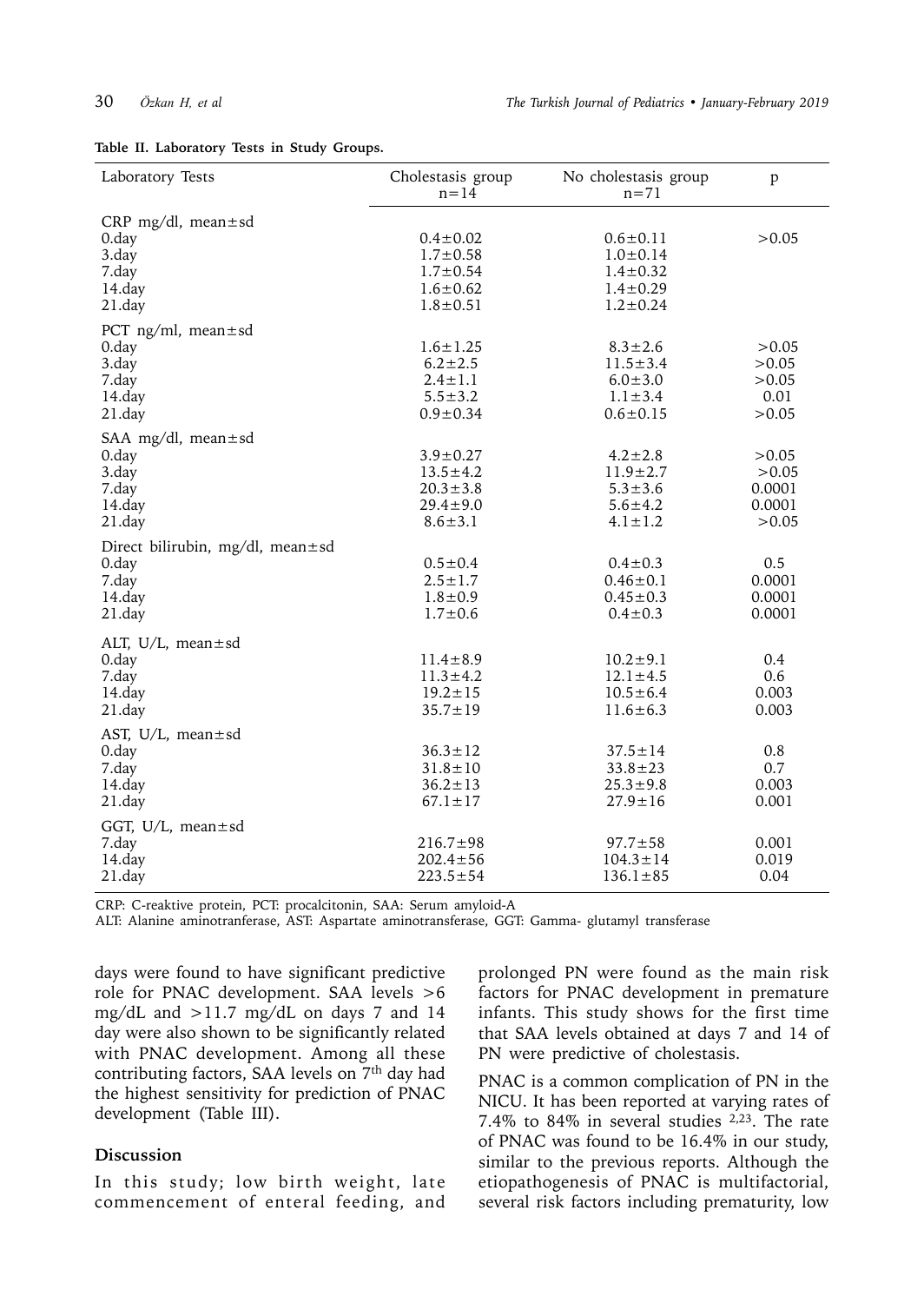| Table III. Cut-Off Points, Sensitivity, Specificity and Area Under The Curve For Risk Factors and Predictors |  |  |  |  |  |  |
|--------------------------------------------------------------------------------------------------------------|--|--|--|--|--|--|
| for PNAC.                                                                                                    |  |  |  |  |  |  |

| Variables, mean±sd                 | Cut-off<br>point | Sensitivity | Specificity | $AUC^*$ | p        |
|------------------------------------|------------------|-------------|-------------|---------|----------|
| Gestational age (week)             | < 31             | 85.71       | 29.91       | 0.58    | 0.26     |
| Birth weight (gr)                  | $<$ 1165         | 78.57       | 67.52       | 0.75    | < 0.0001 |
| Inititation of enteral feeding day | > 5              | 57.14       | 85.47       | 0.73    | 0.002    |
| Duration of PN, day                | >18              | 100         | 59.83       | 0.79    | < 0.0001 |
| SAA level, mg/l, 7.day             | > 6              | 92.86       | 76.15       | 0.89    | < 0.0001 |
| SAA level, mg/l, 14.day            | >11.7            | 71.43       | 87.10       | 0.83    | < 0.0001 |

 $*AUC = 0.5$ : prediction of cholestasis no better than chance;  $AUC = 1.0$ : perfect prediction;  $AUC =$  area under the curve. PNAC: Parental nutrition associated cholestasis

birth weight, prolonged PN, sepsis, absence of enteral feeding, male gender, mineral trace and/ or plant phytosterol associated toxicity, type of protein and/or lipid formulations, n-6 fatty acids were all suggested as the main risk factors for PNAC development in neonates.<sup>2,24,25</sup> As PNAC i associated with the immaturity of liver, it is more common and serious in infants with low birth weight and gestational age.<sup>2</sup> Advances in minimal enteral nutrition and early feeding strategies in premature infants resulted with a decrease in both duration of PN and cholestasis development.<sup>26</sup> Lack of early enteral nutrition was suggested to be associated with a decrease in secretion of gut hormones and growth factors that results with bile stasis. Bacterial overgrowth and endotoxins due to the intestinal stasis and decreased enterohepatic circulation were reported to lead to PNAC development.<sup>23</sup> The contents of PN mixture were also suggested to be associated with PNAC development by causing toxicity, so duration of PN was reported as a risk factor.24 Similar to the literature, low birth weight, longer duration of PN and absence of early enteral feeding were found as the main risk factors for PNAC in our study. However, although clinical features may be used for prediction of PNAC development, these are not sufficient. Therefore, we need to identify biomarkers for early diagnosis and treatment of PNAC. Although several acute phase reactants including CRP, PCT and SAA have been widely used in the diagnosis and follow-up of neonatal sepsis, there is very limited data about the role of cytokine levels for prediction of PNAC in preterm infants.

Inflammation and infection was suggested to be associated with cholestasis development. The protein, lipid, and trace minerals in PN solutions have all been implicated in PNinduced inflammatory cascade. In the presence of inflammation, Kupffer cells produce proinflammatory cytokines including TNF-α, IL-1β, IL-8, and hepatocytes also produce cytokines and acute phase proteins in response to microbial products such as lipopolysaccharide (LPS) and endotoxins. These cytokines have been suggested to lead to cholestasis by downregulation of bile flow.10, 27

DeMauro et al.10 investigated the role of CRP and some inflammatory cytokines for predicting PNAC in very low birth weight infants. The predictive value of these cytokines and CRP were evaluated at the 2nd, 4 th and 6th weeks of PN administration. CRP was found to be highly correlated with direct bilirubin levels and cholestasis. Median CRP concentrations showed an increase during the study period and they were significantly higher in the cholestasis group at the 2nd and 6th weeks of age. Median cytokine levels (IL-6, IL-8, IL-10 and IL-1β) were also higher at all time points. The authors concluded that CRP was strongly associated with liver injury and might be used as a useful marker for the prediction of PNAC.10 In this present study, increased CRP levels were determined in infants with cholestasis, however it was not statistically significant. Therefore, our results were in accordance with the findings of DeMauro et al.10. Therefore, we suggest that increased CRP levels should alert physicians for development of PNAC in the absence of sepsis and/or NEC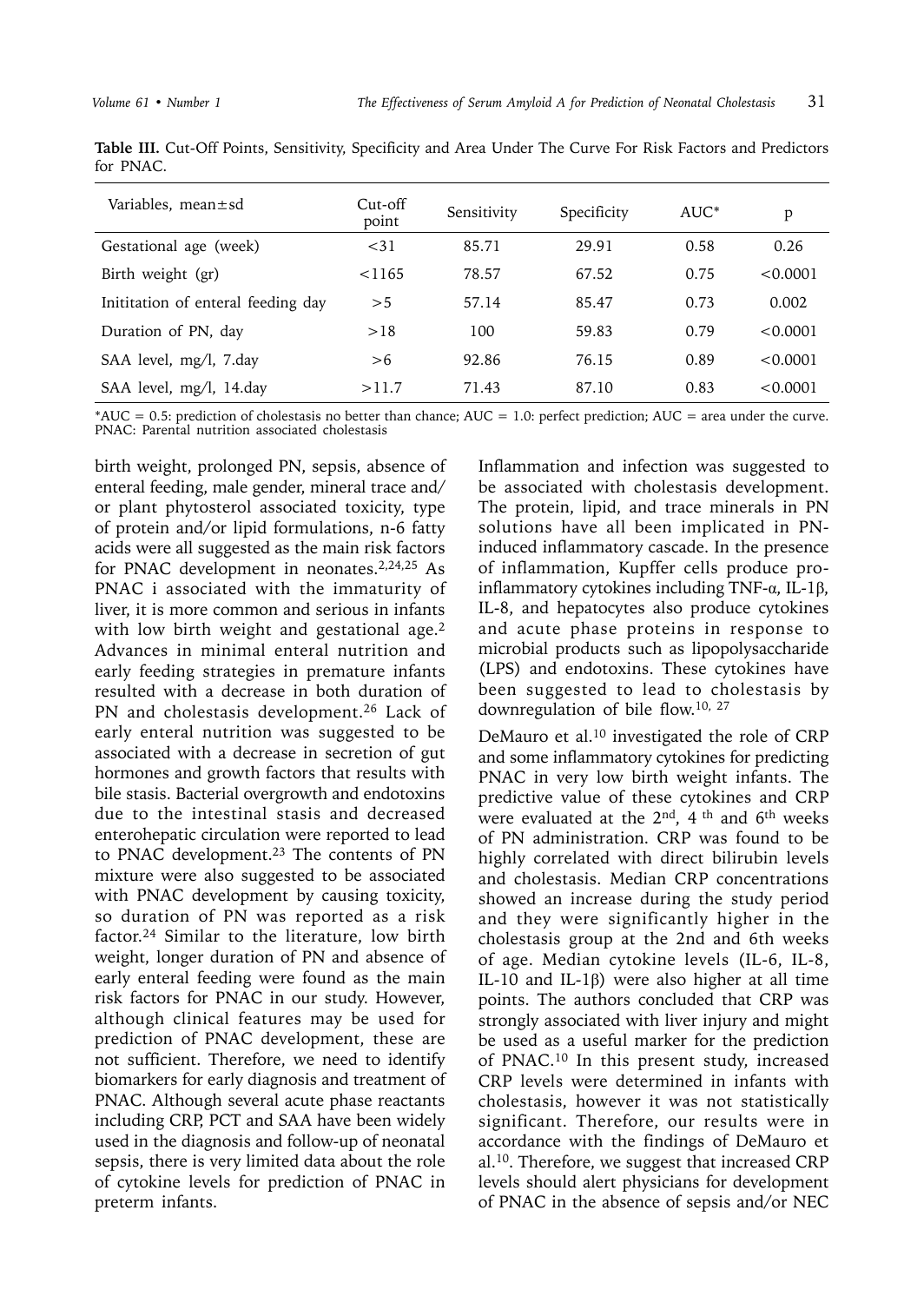## in preterm infants.

PCT was reported to have a very good diagnostic accuracy in neonatal sepsis  $^{11, 28}$ . However, to our knowledge, no study had previously evaluated the role of PCT levels for the diagnosis of PNAC. We could not find a significant relationship between PCT levels and cholestasis in this study. Therefore, we suggest that PCT be used as an accurate biomarker for the prediction of PNAC. However, more studies are also required to confirm our data.

SAA is another acute phase protein that is mainly secreted by hepatocytes. SAA increases rapidly and significantly at the onset of inflammation and promptly returns to baseline levels with the resolution of the inflammation. SAA was established as an accurate and reliable marker for the diagnosis and follow up of neonatal sepsis and NEC.12,19 In addition, adult studies reported that the clinical value of SAA was equal or superior to CRP in inflammatory abdominal disorders such as acute pancreatitis 17,29. Hepatic SAA production by hepatocytes was determined to be stimulated by LPS and TNF- $\alpha$  in the presence of liver inflammation. SAA was shown to have a protective role during inflammation and stimulate several proinflammatory pathways. In a recent study, SAA was found to induce proliferation and inflammation in hepatic stellate cells <sup>30</sup>. Herein, SAA levels showed an increase from the 3rd day of PN in the infants with cholestasis. The elevation in SAA concentrations were 4-5 fold higher in the cholestasis group and this increase was statistically significant on the  $7<sup>th</sup>$ and 14th days of PN. A significant correlation was also detected between SAA and direct bilirubin levels on the 7<sup>th</sup> and 14<sup>th</sup> days of PN. SAA levels on these time points showed high sensitivity and specificity for prediction of PNAC development. As a result, we suggest for the first time that SAA may be a useful biomarker to predict PNAC in preterm infants under PN treatment. However, this finding must be confirmed with other clinical studies and more translational studies are required to elucidate the possible mechanisms of SAA increase in PNAC.

In conclusion; low birth weight, prolonged duration of PN and late commencement of enteral feeding were found as the main risk factors in PNAC. To our best of knowledge, this is the first study that showed a relationship between SAA levels and PNAC development. Therefore, we suggest that SAA may be used as an accurate and useful biomarker for prediction of PNAC in high risk premature infants receiving PN. However, larger studies are required to evaluate the relationship between SAA and PNAC-induced inflammation in neonates.

### **REFERENCES**

- 1. Christensen RD, Henry E, Wiedmeier SE, Burnett J, Lambert DK. Identifying patients, on the first day of life, at high-risk of developing parenteral nutritionassociated liver disease. J Perinatol 2007; 27: 284-290.
- 2. Hsieh MH, Pai W, Tseng HI, Yang SN, Lu CC, Chen HL. Parenteral nutrition-associated cholestasis in prematüre babies: risk factors and predictors. Pediatr Neonatol 2009; 50: 202-207.
- 3. Klein CJ, Ravenis M, Kusenda C, Scavo L. Parenteral Nutrition–Associated Conjugated Hyperbilirubinemia in Hospitalized Infants. J Am Diet Assoc 2010; 110: 1684-1695.
- 4. Robinson DT, Ehrenkranz RA. Parenteral nutritionassociated cholestasis in small for gestational age infants. J Pediatr 2008; 152: 59-62.
- 5. Gura KM, Duggan CP, Collier SB, et al. Reversal of parenteral nutrition-associated liver disease in two infants with short bowel syndrome using parenteral fish oil: implications for future management. Pediatrics 2006; 118: 197-201.
- 6. Colomb V, Jobert-Giraud A, Lacaille F, Goulet O, Fournet JC, Ricour C. Role of lipid emulsion in cholestasis associated with long-term parenteral nutrition in children. J Parenter Enteral Nutr 2000; 24: 345-350.
- 7. Kurvinen A, Nissinen MJ, Andersson S, et al. Parenteral plant sterols and intestinal failure-associated liver disease in neonates. J Pediatr Gastroenterol Nutr 2012; 54: 803-811.
- 8. Cober MP, Teitelbaum DH. Prevention of parenteral nutrition-associated liver disease: lipid minimization. Curr Opin Organ Transplant 2010; 15: 330-333.
- 9. Kosters A, Karpen SJ. The role of inflammation in cholestasis: clinical and basic aspects. Semin Liver Dis 2010; 30: 186-194.
- 10. DeMauro SB, Kilpatrick LE, Gerdes JS, Abbasi S. Early inflammatory markers for prediction of cholestasis in very-low-birth-weight nfants. Neonatology 2012; 102: 229-234.
- 11. Koksal N, Harmancı R, Cetinkaya M, Hacımustafaoğlu M. Role of procalcitonin and CRP in diagnosis and follow-up of neonatal sepsis. Turk J Pediatr 2007; 49: 21-29.